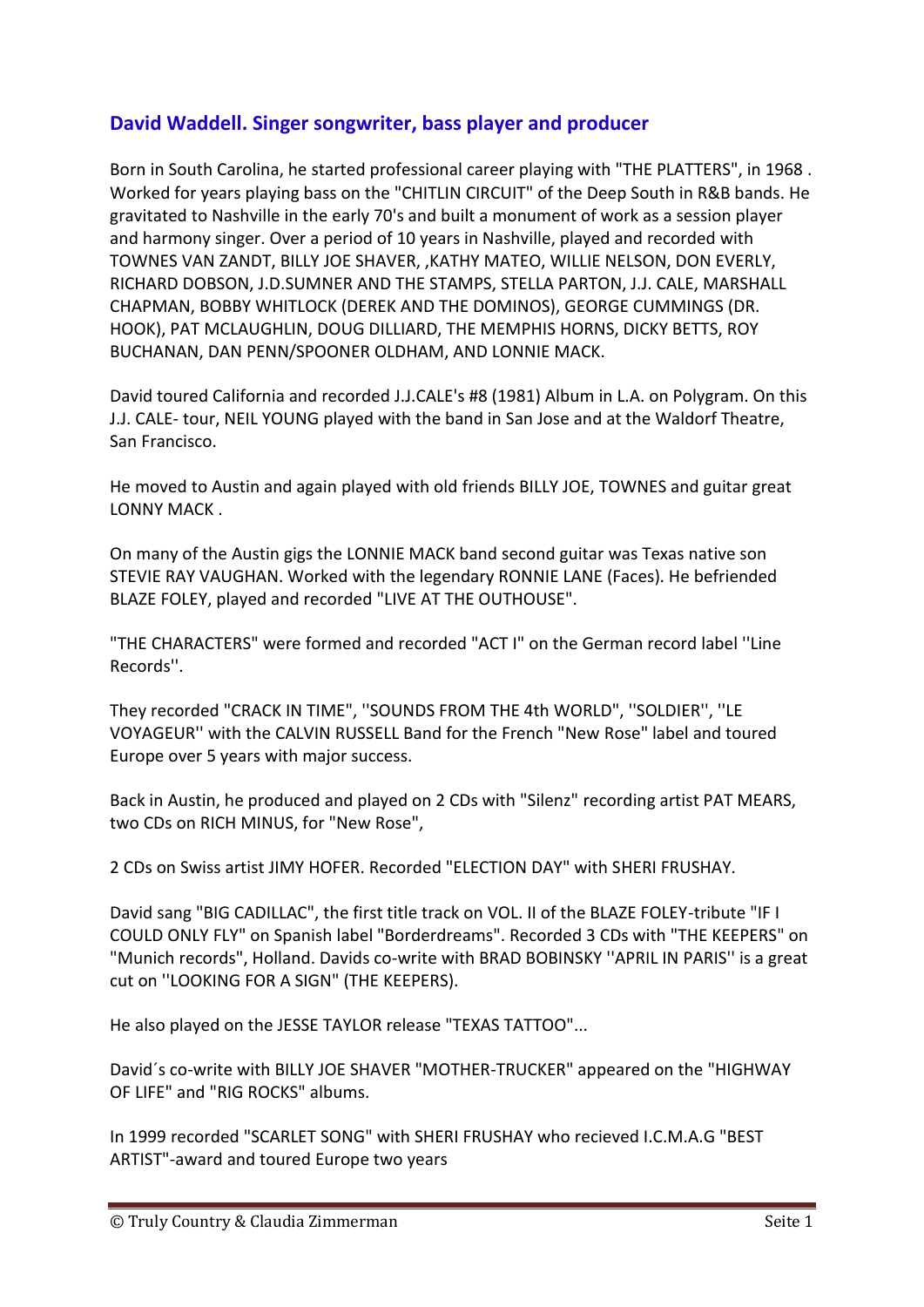David´s song "REAL GO-GETTER" is the single on JIMMY LEE JONES´CD "REAL GO GITTER".BOB BROWN recorded ''REAL GO-GETTER'' on his debut CD.

'TALK OF THE TOWN" a co-write with SHERI FRUSHAY is on the MELISSA SELLERS CD "DEEP SOUTH AUSTIN"as a duet with David. Also Melissa recorded his ''I CAN`T WIN'' on her latest live CD.

The "SKEETERS" from Alabama recorded "MOTHER TRUCKER"on their album "EASY FOR THE TAKIN" in 2005.

The new Nashville rising star JOHNNY NAPP just recorded David´s song ''STONE COUNTRY" with GARTH BROOKS old band in August 2006.

The ''REDNECK BOYS'' from Austin recently recorded ''REAL GO-GETTER'' .(2007)

David Waddell co-produced the TOWNES VAN ZANDT release "IN THE BEGINNING" on Compadre records.

He played with J.J. CALE at the Belmont theatre, Nashville 2004 and was joined by TONY JOE WHITE. He also played bass on the SERGIO MARK WEBB CD ''LONG GREEN MILE'' while in Nashville.

David's CD "LAST ONE TO KNOW" in 2004 was released on TVZ records.

In October 2005 "Waddell Hollow records" debued with their first CD.

BLAZE FOLEY´s "WANTED MORE DEAD THAN ALIVE". An archival recording he and brother LELAND WADDELL played and produced. This CD landed #3 in the "Austin Chronicle" 2005 top 10 best of Austin poll . Was #2 in the F.A.R. Charts for 2 months and won the "Historic" category for 2005. Placed #14 in the Euro-Americana radio charts for two months.

The WADDELL-BROTHER team played again with CALVIN RUSSELL and have four tracks recorded live on the US release of "In Spite of it All" in 2006 and are preparing for another European tour Nov-Dec 2007.

Since October 2006 David Waddell lives in South-Germany. He is playing with his new band "HELLBOUND TRAIN".

David is releasing a brand new CD recorded in Nashville with the best Nashville has to offer and is titled "TRUCK BROKE DOWN".

## **David Waddell. Singer-Songwriter, Bassist und Produzent**

Geboren in South Carolina, begann seine professionelle Karriere 1968 bei The Platters.

In den frühen 70er Jahren zog es ihn nach Nashville. Dort spielte er in einem Zeitraum von 10 Jahren unter anderem mit: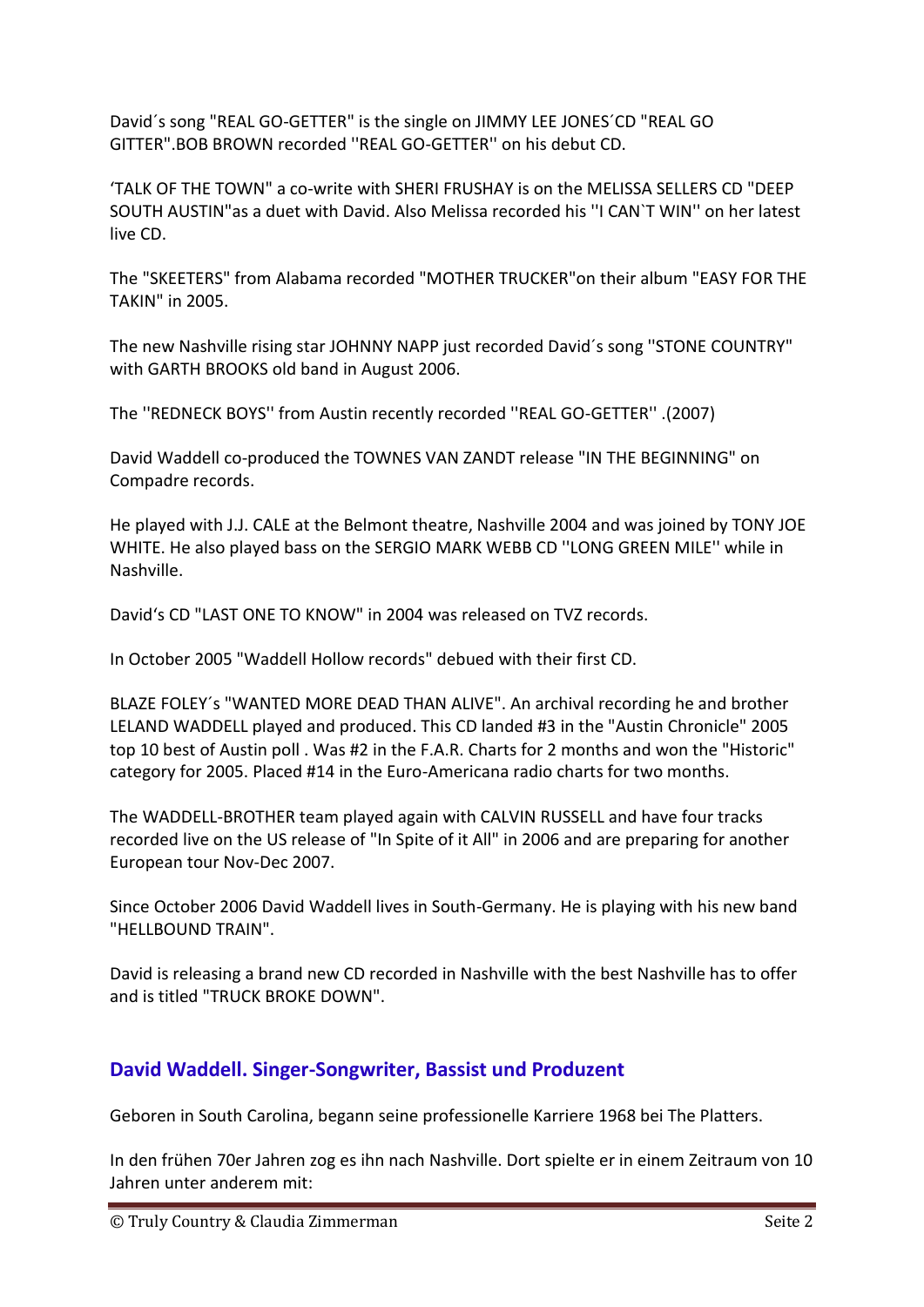Townes Van Zandt, Billy Joe Shaver, Kathy Mateo, Willie Nelson, Don Everly, Richard Dobson, J.D.Sumner And The Stamps, Stella Parton, J.J. Cale , Marshall Chapman, Bobby Whitlock (Derek And The Dominos), George Cummins (Dr. Hook), Pat McLaughlin, Doug Dilliard, The Memphis Horns, Dicky Betts, Roy Buchanan, Dan Penn / Spooner Oldham, und Lonnie Mack.

David tourte durch Kalifornien und machte Aufnahmen zu J.J. Cale´s "#8" (1981). Auf dieser J.J.Cale-tour, spielte Neil Young in San Jose und im Waldorf Theater, San Francisco mit der Band.

David zog nach Austin, Texas. Dort spielte er wieder mit seinen alten Freunden Billy Joe Shaver und Townes Van Zandt und arbeitete während zwei Jahren mit der Gitarren-Grösse Lonnie Mack. Bei zahlreichen Auftritten von Lonnie Mack's Band in Austin spielte der gebürtige Texaner Stevie Ray Vaughan die zweite Gitarre. David arbeitete auch mit dem legendären Ronnie Lane.

Er freundete sich mit Blaze Foley an, mit dem er "Live at the Outhouse" einspielte. Diese Aufnahme erreichte den 9.Platz unter den besten zehn TEXAS-Platten aller Zeiten.

The Characters wurden gegründet und nahmen "Act I" auf - mit Calvin Russell. Es folgte "Crack in time" unter dem Band-Namen Calvin Russell. Gemeinsam, mit Gary Craft, nahmen sie 5 Platten auf (New Rose Label) . Während 5 Jahren tourten sie immer wieder mit grossem Erfolg in Europa.

Zurück in Austin, spielte David Waddell auf 2 CD´s von Pat Mears, die er auch produzierte, 2 CD´s von Rich Minus und 2 CD´s des Schweizers Jimi Hofer. David sang "Big Cadillac" auf dem Vol.II der Blaze Foley Tribute-CD. Es folgten 3 CDs mit The Keepers. Hier ist der Song "April in Paris" erwähnenswert, den David zusammen mit Brad Bobinsky geschrieben hat. David Waddell spielte auch auf der Jesse Taylor Veröffentlichung "Texas Tatoo".

David schrieb zusammen mit Billy Joe Shaver den Titel "Mother Trucker", der auf den Alben "Highway of Life" und "Rig Rocks" erschien. 1999 nahm er mit Sheri Frushay "Scarlet Song" auf und gewann den I.C.M.A.G in der Kategorie "Best Artist"

Den von David Waddell geschriebenen Titel "Real go getter" ist auf der Jimmy Lee Jones CD "Real go gitter" veröffentlicht, die Skeeters aus Alabama nahmen "Mother Trucker" 2005 erneut auf. "Talk of the town", das er mit Sheri Frushay gemeinsam geschrieben hat, ist auf Melissa Sellers´ CD als Duet mit David zu hören. Nashvilles Shoooting-Star Johnny Napp hat 2006 David's "Stone Country" mit Garth Brooks Band eingespielt.

David veröffentlichte sein erstes Solo-Album "Last one to know" 2004 (auf TVZ records) und war Co-Produzent der Townes Van Zandt Veröffentlichung " In the beginning" (Compadre Records, 2004). 2004 spielte David mit J.J. Cale im Belmont Theatre, Nashville.

Gemeinsam mit seinem Bruder Leland gründete er im Oktober 2005 "Waddell Hollow Records" und brachten Blaze Foley´s "Wanted more dead than alive" heraus. Diese CD erreichte Platz 3 der Austin Chronicle 2005 Top10. Sie kletterte auf Platz 2 in den F.A.R.- Charts und gewann 2005 in der Kategorie "Historic".